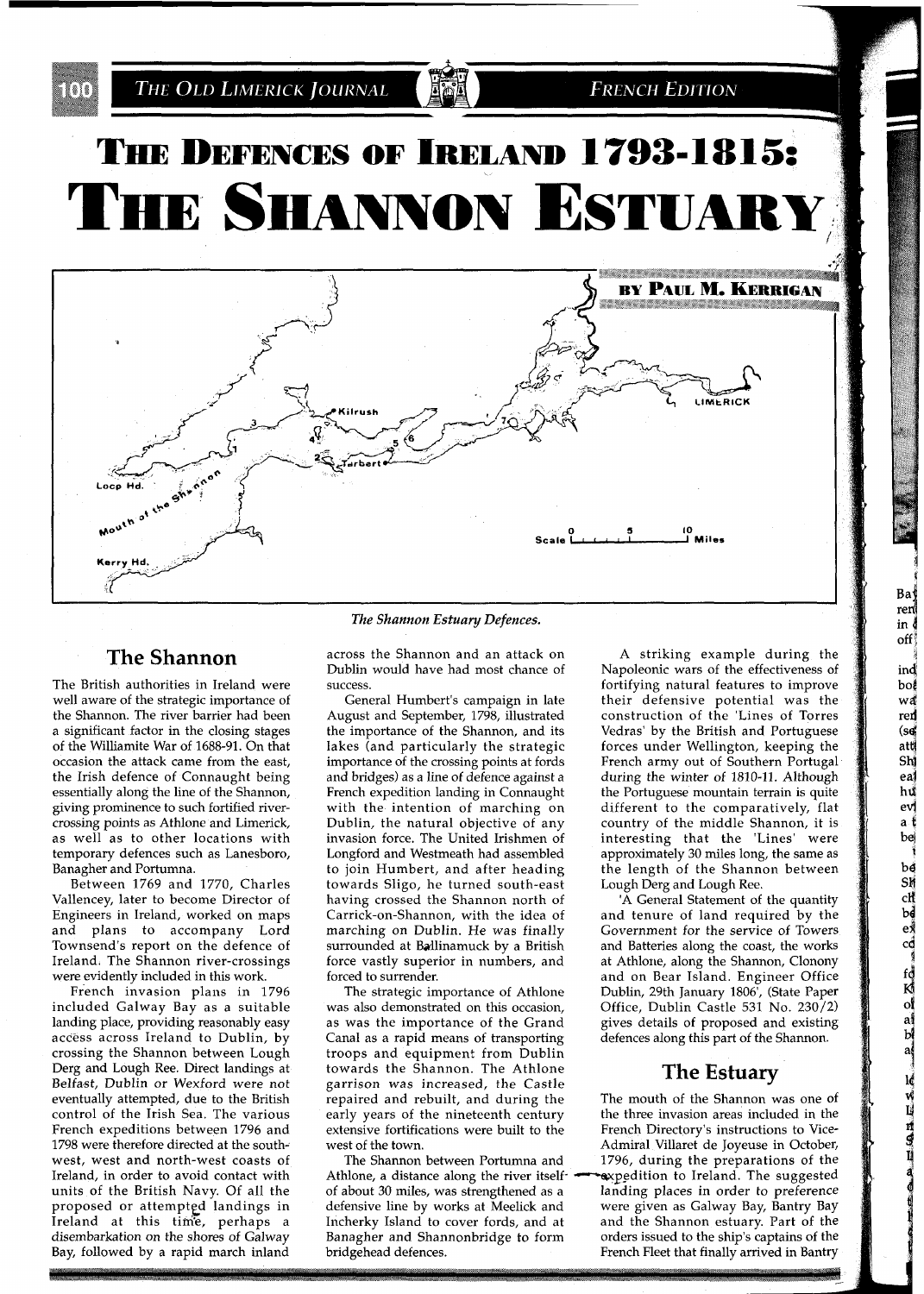#### **FRENCH EDITION**



Bay in December, 1796, included a rendezvous at the mouth of the Shannon, in case of separation and failure to meet off Mizen Head in West Cork.

After several days waiting and indecision in Bantry Bay, Wolfe Tone on board the ship-of-the-line *Indomptable*  was in favour of the ships that still remained in the bay on 27th December (seven sail of the line and one frigate) attempting a landing at the mouth of the Shannon. As the ships-of-the-line were each carrying between 500 and 600 hundred soldiers, and the frigates evidently had on board about 250 to 300, a total of perhaps 4,000 men could have been landed.

It is possible that if even this force had been put ashore somewhere in the Shannon estuary it would have had a chance of capturing Limerick, and have been at least as effective as Humbert's expedition in August, 1798, which consisted of only 1,019 French troops.

Small detachments of the government forces regular, fencible and militia, in Kerry, Limerick and Cork had been sent on forced marches down towards Bantry, and were assembling at positions between Bantry and Cork, in such towns as Bandon and Mallow.

Consequently, a French landing at the lower Shannon would certainly have met with little opposition by land forces, the Limerick garrison being at least two days march from Tarbert. The *Irish Militia* by Sir Henry McAnally describes how the Londonderry militia company stationed at Tarbert marched to Mallow, joining the other companies of the Londonderry, and the Louth and Westmeath militia, which had all been marched from Limerick during the first days of the French Fleet being in Bantry.

#### **The Shannon, near Tarbert.**

The Shannon estuary provided several harbours, landing places and anchorages suitable for landing troops and unloading artillery and stores, a good anchorage being provided by Tarbert roads, the part of the river partly sheltered by Tarbert Island to the west and north-west.

The *Topographical Dictionary of Ireland*  by Lewis, published some twenty years after the end of the Napoleonic Wars, describes this anchorage:

*Tarbert: Affording a safe and commodious roadstead for about* 150 *vessels of the largest class, may be considered an asylum harbour. Sheltered on N.W. by the Island of Tarbertconnected by a narrow causeway for foot passengers and cut off by high water springs.* 

The Ordnance Survey Maps of 1840-42 show a total of six coastal batteries located in the Shannon estuary, together with the site of a battery on Foynes Island further upstream. These batteries were: on the north or Clare shore from the west, at Kilcredaun Point, Doonaha, and Kilkerin Point (opposite Tarbert Island): on the south or County Kerry shore at Corran Point on Carrig Island, and on Tarbert Island; and in the centre of the estuary on the southern point of Scattery Island.

The battery or fort at Tarbert Island was of a different plan to the other Shannon batteries, and dates from the mid 1790s. It is not shown on Cowan's chart of the Shannon, dating from after 1794, but is indicated on a military map in the National Library (ref.  $16L$   $18$ ), which dates from between 1793 and 1798, forming part of a military survey of Ireland by Vallencey. The remaining batteries were presumably built between

1806 and 1815. No mention of these batteries or heir sites is made in the State Paper office list of land required for defence work the east coast, the Upper Shannon and in Bantry Bay, dated 29 January, 1806, (S.P.0 531 No. 230/2)

General Dumouriez, in his *Military Memoir on the Defence of Ireland,* 2 January, 1808, advocated siting batteries at the narrow mouth (about two miles wide) of the river. A battery was subsequently built on the northern shore here - on Kilcredaun Point. He also suggested a battery on Carrig Island and a fort on Scattery Island; batteries were in fact built in these two locations later. Also proposed were a fort on 'Killahin' promontory (this is presumably Kilkerin Point where a battery was built) and a battery on Foynes Island. Dumouriez does not mention Tarbert Island, presumably because of the seven gun battery already in existence at the time of his report.

Included in his proposal for the defence of the estuary were the use of gunboats (useful in restricted and shallow water, and in calm weather against much larger vessels), bombketches and fireships. These were to be moored or anchored in various locations, below Kilrush, in Tarbert Roads and further upstream. Presumably, some of these vessels would have been manned by the 'Sea Fencibles', the naval reserve of the period made up of merchant seamen and fishermen, and commanded by naval officers.

Ĥ.

The Shannon estuary batteries are all of similar layout with the exception of the earlier battery at Tarbert which resembled an obtuse pointed bastion in plan.

The battery in each case is semi-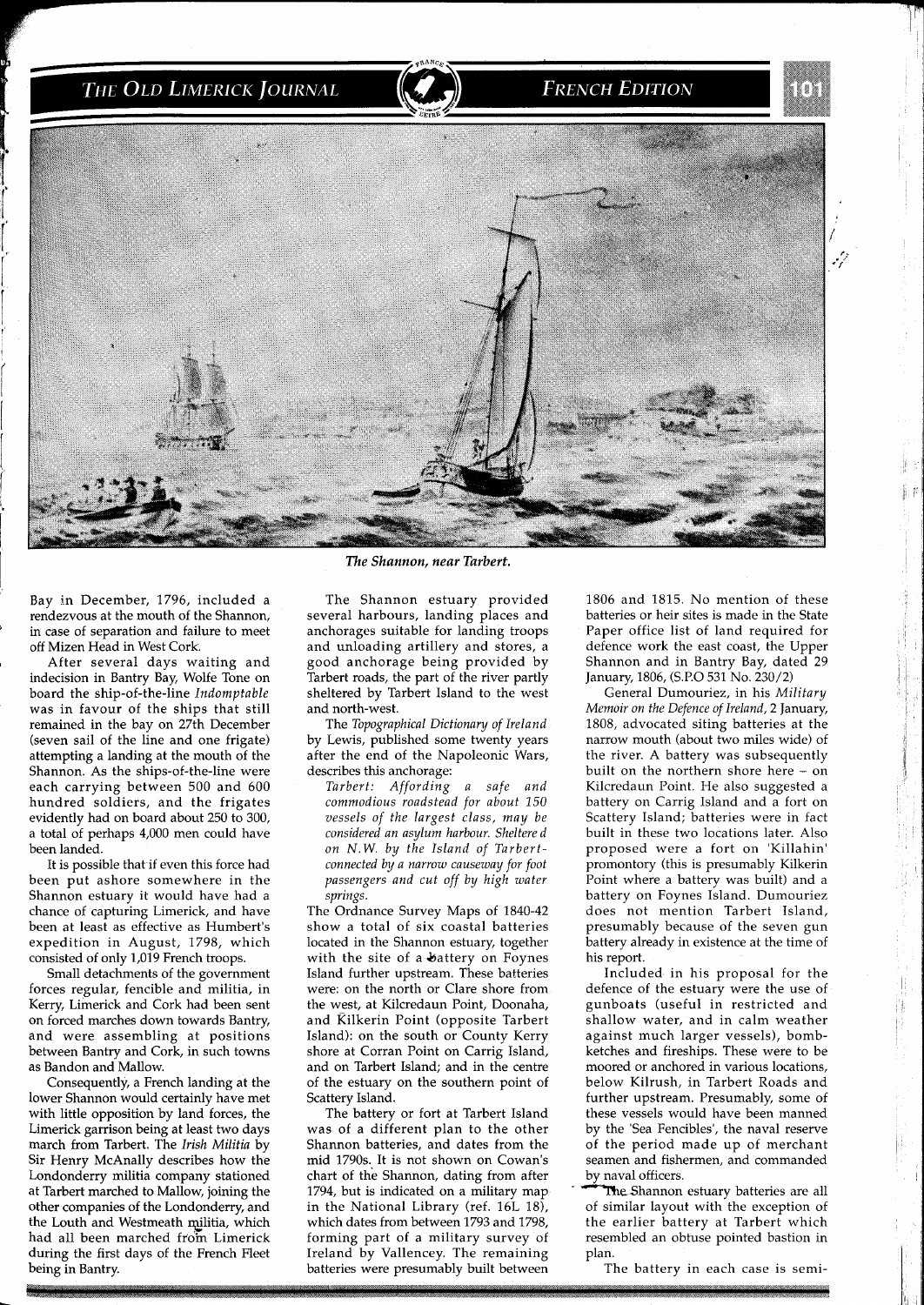### **FRENCH EDITION**



surrounded by a dry moat, with six guns (the only exception being the four gun battery at Doonaha) arranged around the curved part of the perimeter, firing out over the broad parapet, across the estuary. The rear of the battery was protected by a rectangular blockhouse or 'bomb-proof barrack' built in the moat in the centre of the landward side. On the roof of the blockhouse were two 'howitzer' guns.

The sketch of the Kilkerin Point battery illustrates the main characteristics of the lavout. A similar batterv Keelogue Battery on fnchercky Island some miles downstream of Banagher. Similar defence works were built along the Thames estuary during this period but no longer survive. In these Shannon estuary forts we have unique examples of Napoleonic period coastal artillery defences.

## **1. Kilcredaun Point Battery, Co. Clare**

This battery commanded the northern side of the mouth of the Shannon, at this particular point being about **2** miles wide. The battery, forming a 'D' shape enclosure on plan, has had much of the stone facing removed from the scarp and counter-scarp of the dry moat since the site was abandoned as a military post, presumably sometime in the mid- or late nineteenth century. Entrance to the battery was originally across a drawbridge over the moat. The blockhouse or 'bombproof barrack' is in a good state of preservation on the exterior. It was entered from within the battery by a small pedestrian drawbridge. The date 1814 is cut in the keystone of the doorway. The blockhouse had a basement or lower ground floor, level with the base of the dry moat in which it stands. The upper floor, level with the ground-level within the battery, is that approached originally by the smaller drawbridge.

Above this floor level (in this

circular or 'D' shaped in plan, particular blockhouse the floor structure **CO. Clare**  has collapsed) is the gun-platform, carried on the barrel-vaulted ceiling of the first floor apartment.

Musket loops are provided in the basement level of the blockhouse allowing close defence of the moat in the manner of a caponiere. More musket loops at the first-floor level, evidently originally provided with shutters on the exterior, commanded the interior area of the battery. Other musket loops are arranged on the opposite side of the blackhouse, facing the ground outside the battery, a feature only found at<br>Kilcredaun. On the floor of the building, was built on the upper Shannon; a Kilcredaun. On the floor of the building,<br>
Keelogue Battery on Inchercky Island protected by broad parapets, six feet<br>
some miles downstream of Banagher. high, two guns were mounted on<br>
Si protected by broad parapets, six feet high, two guns were mounted on traversing carriages; these were howitzers which fired explosive shells hollow iron shells filled with gunpowder, with a fuse attached, timed to explode if possible on impact.

The traversing carriages, one at each end of the gun-platform enabled the guns to be trained round through an angle of about 270". The main armament of the battery consisted of six **24** pounder cannon, mounted on traversing carriages and firing over the rampart of the battery. These guns could be loaded with solid iron **24** pounder shot, or with 'canister' or 'grape shot'.

The general remarks describing this battery and its armament are applicable to the other batteries, except that on Tarbert Island.

# **2. Corran Point Battery, Carrig Island, Co. Kerry**

This battery commanded the southern part of the channel of the river between Carrig Island and Scattery Island, a distance of about two miles. With a similar battery on Scattery Island the passage of the river here was completely covered by fire from their **24** pounder cannon, which had a range of somewhat over a mile.

The moat and ramparts of the battery at Corran Point have almost disappeared,

the removal of the stonework causing th counterscarp and rampart to gradua collapse. The blockhouse remains; the doorway having been altered and extended in recent years to form an opening at ground level. The roof level gun-platform, with its positions for the two howitzers, is approached from first floor level by a staircase built within the wall thickness. Some loose masonry Was fallen from the inner part of the massive surrounding parapet.

The *Topographical Dictionary of Ireland*  by Lewis notes Corran Point: 'a battery and bombproof barrack for **20** men, it is a station of the coastguard.'

# *Kilcredaun Blockhouse.* **3. Doonaha Battery,**

Some **3l/2** miles north-east of Kilcredaun Point, Doonaha was similar to the other batteries except that it was slightly smaller and mounted four **24** pounder guns instead of the usual six.

The moat is badly eroded, though it is more complete than that at Corran Point. The 'bombproof barrack' is half demolished, and clearly shows how strongly built these structures were; the iron pivot for the central mounting for one of the traversing carriages is visible at the western end at roof level.

**OTOS V2 代ババ** 

 $\ddot{\phantom{a}}$ 

ri<br>fe

 $\frac{p}{s}$ 

 $\mathbf{r}$ 

tÍ  $\frac{p}{h}$ 

K  $\overrightarrow{b}$ 

aj  $\frac{e}{b}$  $\frac{b}{f}$ w

at of default

# **4. Scattery Island Battery, Co. Clare**

Situated on the southern extremity of the Island, close to the more recent lighthouse, this battery from the evidence of aerial photographs appears to be in good condition, and of the same layout as the other batteries.

## **5. Tarbert island Battery**

Evidently demolished during the building of the E.S.B. power station in recent years, plans show it was five-sided in outline, with two sides facing northwards across the estuary, giving a 'bastion' shaped plan. Of the seven 24 pounder cannon one was positioned centrally at the salient angle of the two northward facing sides. The blockhouse with its howitzers was positioned on the landward or southern side in the moat which surrounded the battery, and having one more gun, it followed the same basic arrangement as the others.

# **6. Kilkerin Point Battery, Co. Clare**

Kilkerin Point is directly opposite Tarbert Island which is just over a mile away to the south-west. In certain wind conditions, ships sailing up-river at this point would be forced to tack or change